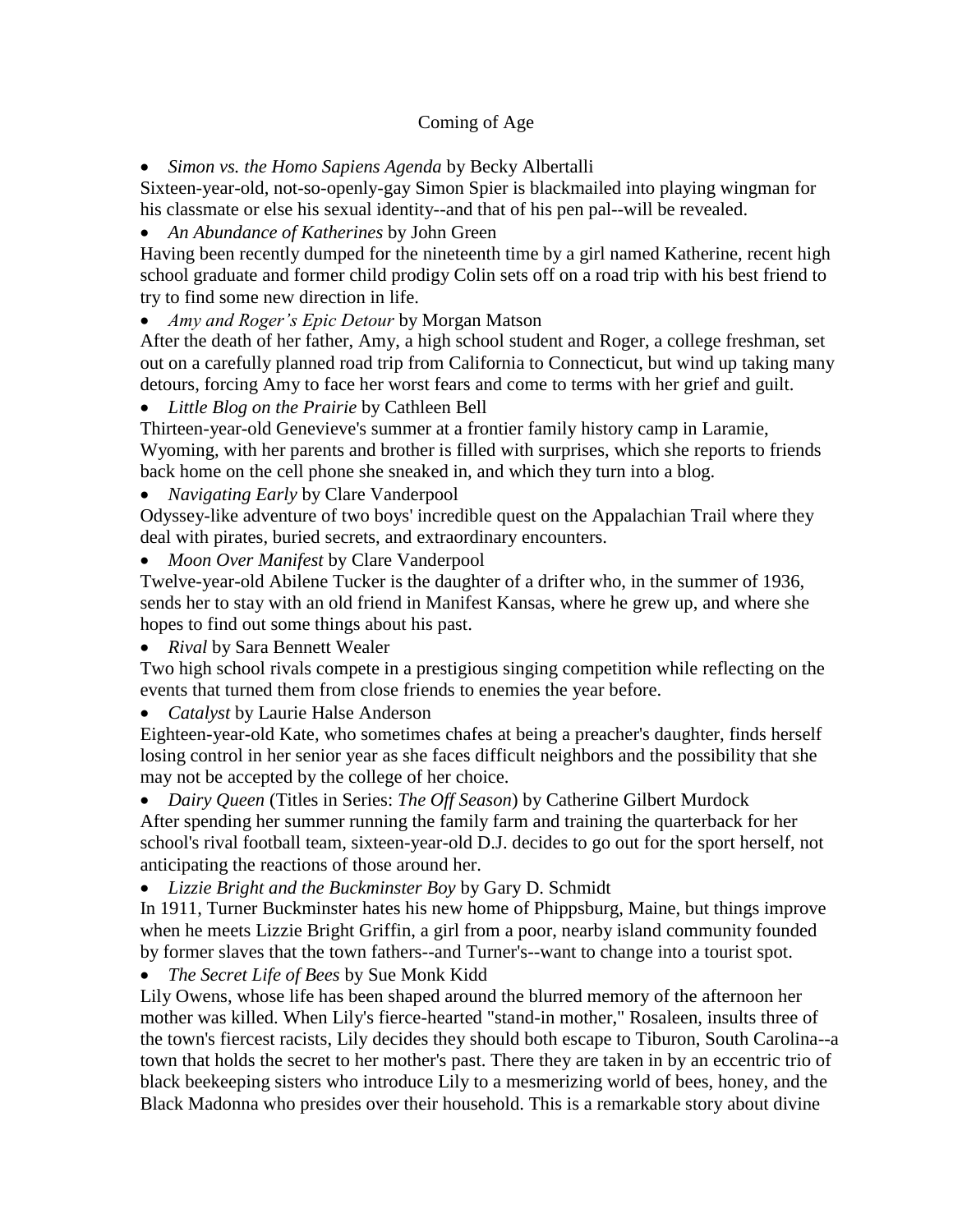female power and the transforming power of love--a story that women will share and pass on to their daughters for years to come.

*Looking for Alaska* by John Green

Sixteen-year-old Miles' first year at Culver Creek Preparatory School in Alabama includes good friends and great pranks, but is defined by the search for answers about life and death after a fatal car crash.

 *Sisterhood of the Traveling Pants* (Titles in Series: *Second Summer of the Sisterhood, Girls in Pants, Forever in Blue*) by Ann Brashares

Carmen decides to discard an old pair of jeans, but Tibby, Lena, and Bridget think they are great and decide that whoever the pants fit best will get them. When the jeans fit everyone perfectly, a sisterhood and a memorable summer begin.

*A Separate Peace* by John Knowles

Gene Forrester looks back fifteen years to a World War II year in which he and his best friend were roommates in a New Hampshire boarding school.

*Born to Rock* by Gordon Korman

High school senior Leo Caraway, a conservative Republican, learns that his biological father is a punk rock legend.

*Stargirl* by Jerry Spinelli

In this story about the perils of popularity, the courage of nonconformity, and the thrill of first love, an eccentric student named Stargirl changes Mica High School forever.

*True Believer* by Virgina Euwer Wolff

Living in the inner city amidst guns and poverty, fifteen-year-old LaVaughn learns from old and new friends, and inspiring mentors, that life is what you make it--an occasion to rise to.

*Walk Two Moons* by Sharon Creech

After her mother leaves home suddenly, thirteen-year-old Sal and her grandparents take a car trip retracing her mother's route. Along the way, Sal recounts the stroy of her friend Phoebe, whose mother also left.

*13 Little Blue Envelopes* by Maureen Johnson

When seventeen-year-old Ginny receives a packet of mysterious envelopes from her favorite aunt, she leaves New Jersey to criss-cross Europe on a sort of scavenger hunt that transforms her life.

*Playing with Matches* by Brain Katcher

While trying to find a girl who will date him, Missouri high school junior Leon Sanders befriends a lonely, disfigured female classmate.

*The Disreputable History of Frankie Landau-Banks* by E. Lockhart

Sophomore Frankie starts dating senior Matthew Livingston, but when he refuses to talk about the all-male secret society that he and his friends belong to, Frankie infiltrates the society in order to enliven their mediocre pranks.

*Hero Type* by Barry Lyga

Feeling awkward and ugly is only one reason sixteen-year-old Kevin is uncomfortable with the publicity surrounding his act of accidental heroism, but when a reporter photographs him apparently being unpatriotic, he steps into the limelight to encourage people to think about what the symbols of freedom really mean.

*Jacob Have I Loved* by Katherine Patterson

Feeling deprived all her life of schooling, friends, mother, and even her name by her twin sister, Louise finally begins to find her identity.